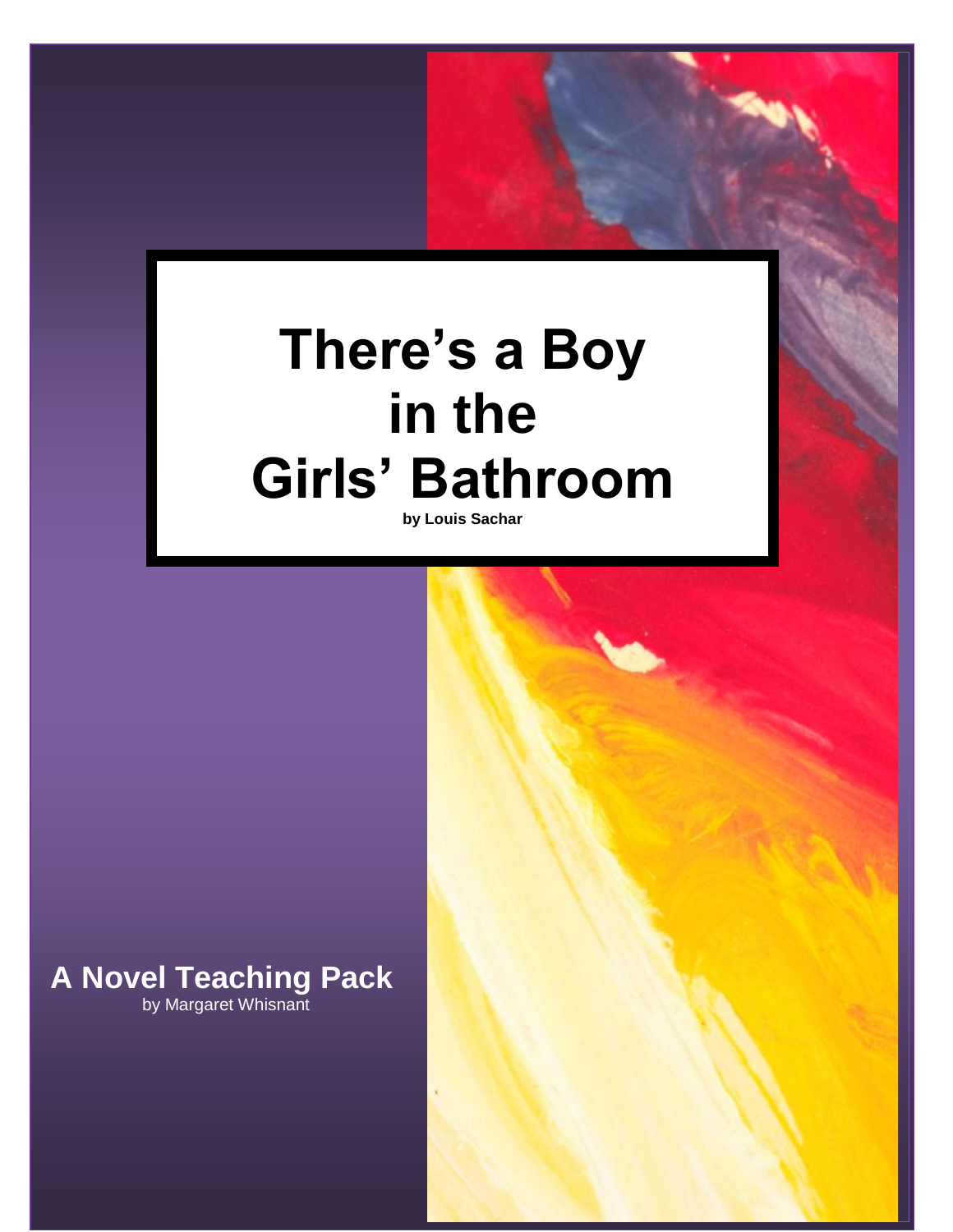Bradley Chalkers, back of the room—last seat, last row. Everyone, including Bradley, likes it that way.

Enter new student Jeff Fishkin. Bradley won't spit on Jeff in exchange for a dollar.

Mix in Carla Davis, Red Hill School's new guidance counselor.

Bradley hates her.

Then there are black eyes, monsters from outer space, basketball, homework, a book report, a birthday party a new friendship,



And *There's a Boy in the Girls' Bathroom,* (more than once).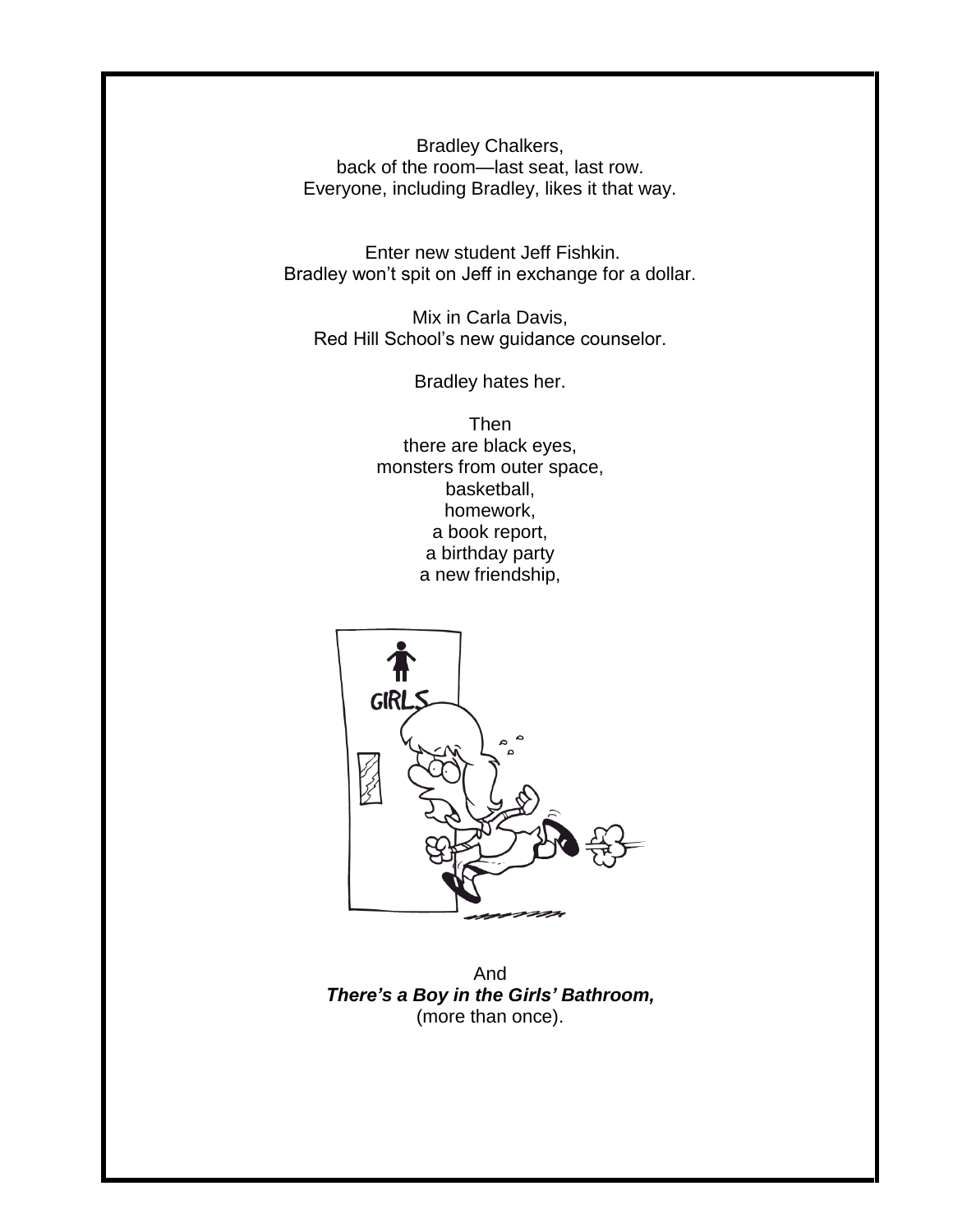*There's a Boy in the Girls' Bathroom* by Louis Sachar *A Novel Teaching Pack* by Margaret Whisnant

### Copyright © 2011 Margaret Whisnant U. S. Copyright Office

All rights reserved by author.

Permission to copy for classroom use only.

Electronic distribution limited to classroom use only.

ISBN 978-1-934538-62-3

[www.takinggrades.com](http://www.takinggrades.com/) [takinggrades@charter.net](mailto:takinggrades@charter.net)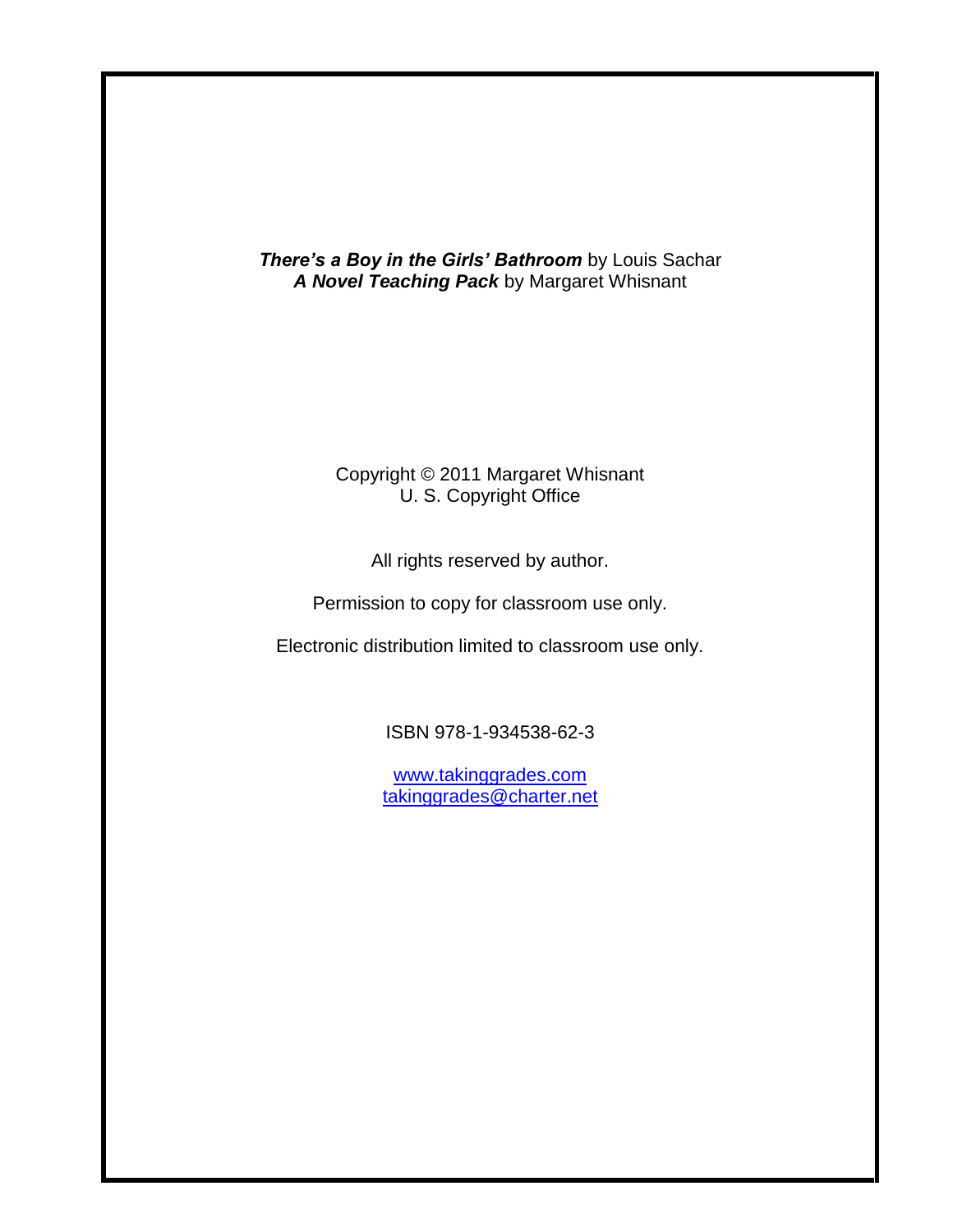## **Table of Contents**

| Page(s)                                            |  |
|----------------------------------------------------|--|
| <b>Chapter Summaries</b>                           |  |
| <b>Before You Read</b>                             |  |
|                                                    |  |
|                                                    |  |
| <b>Vocabulary</b>                                  |  |
|                                                    |  |
|                                                    |  |
|                                                    |  |
|                                                    |  |
| <b>Short Answer Questions</b>                      |  |
| <b>Objective Tests</b><br><b>Chapter Tests</b>     |  |
|                                                    |  |
|                                                    |  |
|                                                    |  |
|                                                    |  |
| Chapter 11—Chapter 12—Chapter 13—Chapter 14  55-56 |  |
| Chapter 15—Chapter 16—Chapter 17—Chapter 18. 57-58 |  |
|                                                    |  |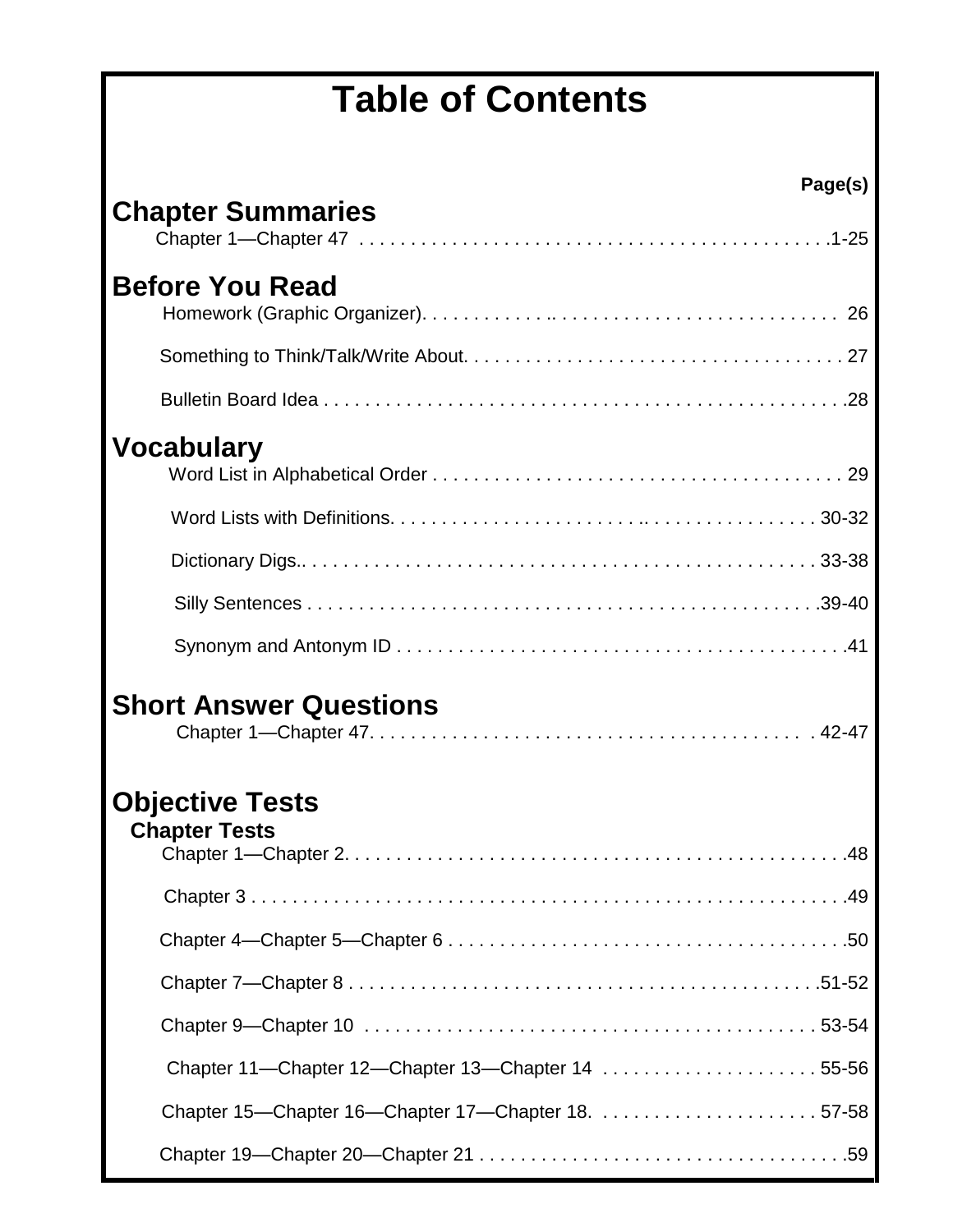| Think, Write, Create      |
|---------------------------|
|                           |
|                           |
|                           |
| <b>Graphic Organizers</b> |
|                           |
|                           |
|                           |
|                           |
|                           |
|                           |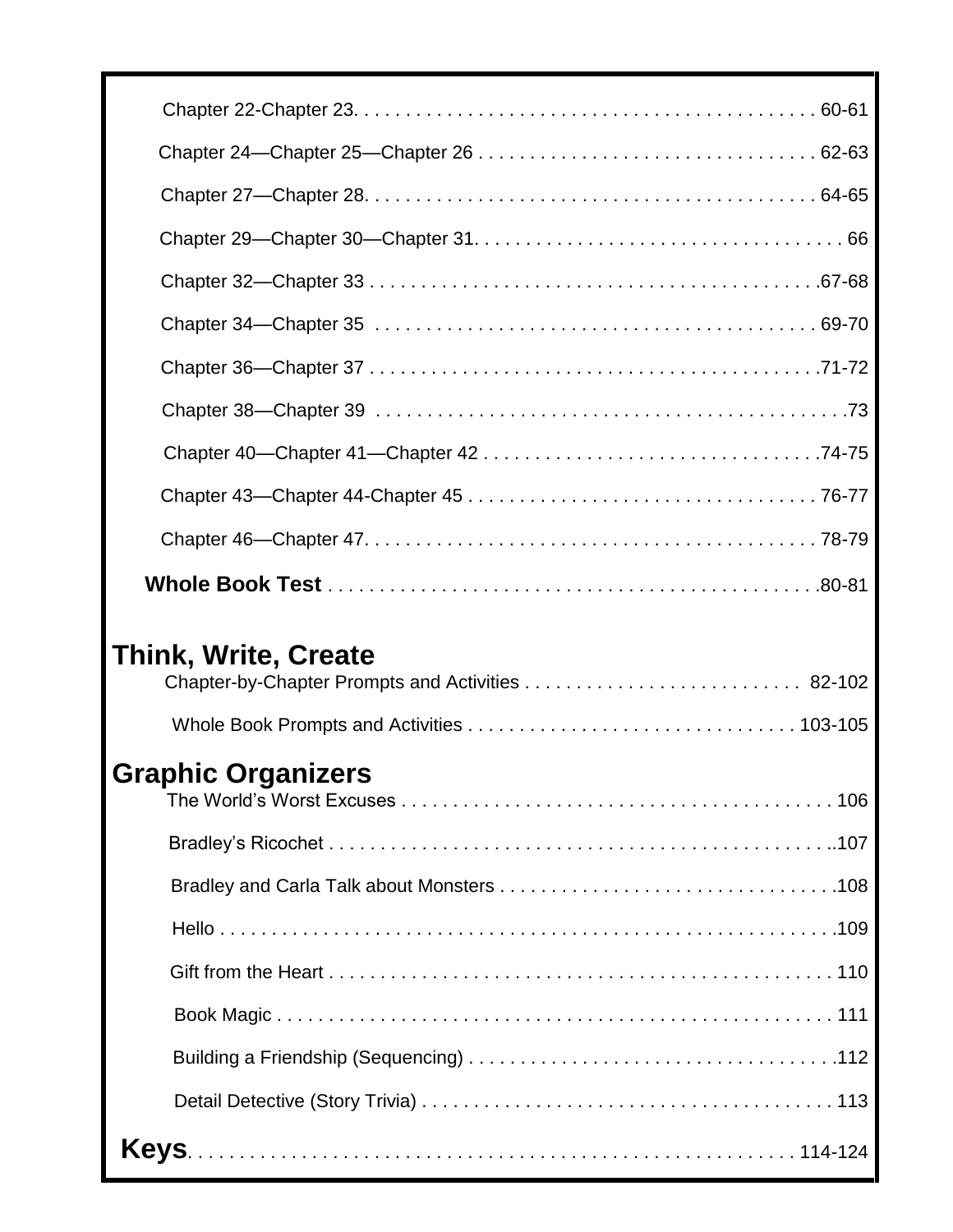**1**

### **Chapter Summaries**

- Bradley Chalkers sits at his desk in the back of the room—last seat last row—when Mrs. Ebbel brings the new student in.
- Jeff Fishkin, is from Washington, D.C. He says he has never been to the White House when Mrs. Ebbel asks him about it.
- The only seat for Jeff is next to Bradley. Mrs. Ebbel frowns and apologizes. Nobody likes sitting near Bradley.
- Bradley speaks up to agree with his teacher. It is hard to tell whether his strange smile is a smile or a frown. Bradley looks away when Jeff smiles at him.
- As Mrs. Ebbel teaches, Bradley takes out a pencil and a piece of paper and scribbles. When the pencil point breaks, he laughs and tapes the broken point to the gobs of junk in his desk. He sharpens his pencil, and scribbles again.
- Bradley holds up the language paper Mrs. Ebbel hands back to show off his F. He smiles his distorted smile and cuts the paper into tiny pieces.
- At recess, Bradley is surprised when Jeff calls to him. He doesn't mind sitting next to Bradley. He has been to the White House. He just didn't want to tell the class about it, but he will tell Bradley.
- Bradley thinks for a moment. He orders Jeff to give him a dollar or he will spit on him.

#### **2**

- Bradley Chalkers looks like a good spitter. He has taken fourth grade twice, so he is the oldest and toughest-looking kid in Mrs. Ebbel's fifth grade class.
- Jeff stares at Bradley, gives him a dollar, and runs.
- Bradley laughs and then watches all the other kids have fun.  $\bullet$
- After recess, Bradley decides that Jeff hasn't told on him for fear of being punched in the face. He eats lunch alone.
- After lunch, Mrs. Ebbel asks if Bradley has delivered the note about tomorrow's Parents' Conference Day. It is important that his mother attend and meet the school's new counselor.
- Bradley has delivered the note, but his mother is sick. Besides, the counselor and his mother have already met at the bowling alley. Mrs. Ebbel can call the doctor and the bowling alley if she doesn't believe him.
- Back in his seat, Bradley thinks about Jeff. He hates the other kids, and he needs to hate Jeff before Jeff hates him. But now Bradley is confused.
- After school, Bradley follows Jeff out the door and calls for him to wait. Jeff runs, but Bradley catches up. Nervously, Jeff warns that he doesn't have any more money.
- Bradley holds out Jeff's dollar. Bradley will give it back if Jeff will be his friend.
- Jeff grabs the dollar.
- Bradley smiles his crooked smile, and asks Jeff if he has ever been to the White House.
- Jeff says he has. Bradley says he has too.
- Bradley turns and runs home.

#### **3**

- Bradley's mother is in the kitchen. He is early because he and his friends have raced home.
- In his room, Bradley greets his collection of little toy animals. They all like Bradley.
- He retrieves Ronnie the Rabbit and Bartholomew the Bear from under his bed. He has an imaginary conversation with the little rabbit and the ceramic bear about why they are there.
- Bradley has brought food. He takes bits of cut-up paper from his pocket and places it on the bed for his animals to eat. They thank Bradley and give him a cheer.
- Ronnie the Rabbit goes swimming in the grape juice stain on Bradley's bedspread too soon after eating. She gets a cramp and starts to drown. Bartholomew is about to rescue her when Bradley's sister Claudia barges in.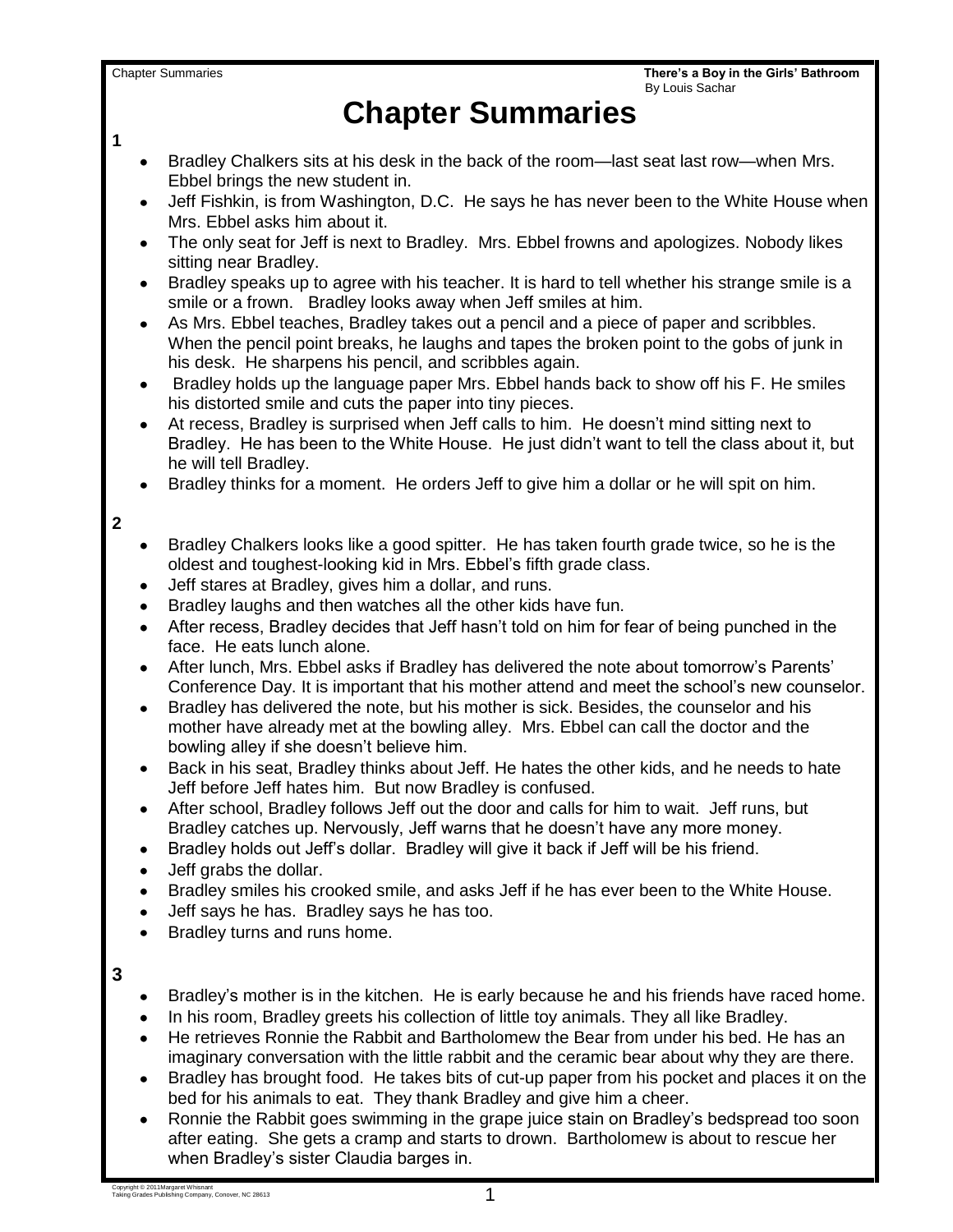Vocabulary **There's a Boy in the Girls' Bathroom**

| By Louis Sachar                                                                                                                                                                                                                                                                    |
|------------------------------------------------------------------------------------------------------------------------------------------------------------------------------------------------------------------------------------------------------------------------------------|
| <b>Word Lists with Definitions</b>                                                                                                                                                                                                                                                 |
| (In Story Order)                                                                                                                                                                                                                                                                   |
| <b>Set One</b>                                                                                                                                                                                                                                                                     |
| <b>Chapter 1-Chapter 19</b>                                                                                                                                                                                                                                                        |
| shrugged Raised and contracted the shoulders expressing indifference, disdain, disregard, etc;<br>ridded oneself of, such as a problem. (p. 3, 5, etc.)                                                                                                                            |
| distorted Twisted; deformed; misshapen; not truly or completely representative of the facts or<br>reality; altered. (p. 5)                                                                                                                                                         |
| glared Stared with an angrily or fiercely piercing look; gave a dirty look; frowned. (p. 6)<br>snickered Laughed in a slightly stifled mocking or disrespectful manner; chuckled;<br>smirked. (p. 12)                                                                              |
| flabbergasted Overcome with surprise and bewilderment; astonished; shocked. (p. 15)                                                                                                                                                                                                |
| asserted Declared; stated with assurance, confidence or force; defended. (p. 16)<br>timidly In a manner that indicates fear or a lack of confidence; bashfully; nervously; carefully;<br>hesitantly. (p. 18)                                                                       |
| drastic Extremely severe or extensive; strict; stern; harsh; tough. (p. 19)                                                                                                                                                                                                        |
| muttered Spoken in a low tone, usually as if talking to oneself; mumbled, grumbled; groaned;                                                                                                                                                                                       |
| complained. (p.21)                                                                                                                                                                                                                                                                 |
| modestly Spoken or acted as to be without conceit or a feeling of self-importance; in a manner<br>that shows a humble estimate of one's merits, value, etc.; (p. 23)                                                                                                               |
| frantically Wildly; desperately; in such a way as to indicate fear or panic; frenziedly; excitedly;<br>crazily. $(p. 25)$                                                                                                                                                          |
| cluttered Filled or littered with things in a disorganized manner; messy. (p. 25)                                                                                                                                                                                                  |
| grimaced Made a pained expression; twisted one's facial expression, often into an ugly state, to<br>indicate pain, disgust, disapproval, embarrassment, etc.; frowned; mugged (p. 30)<br>gurgling Flowing in a noisy, irregular, or broken current; blubbering; murmuring. (p. 32) |
| ferociously Fiercely; savagely; wildly; crazily. (p. 33)                                                                                                                                                                                                                           |
| hag An ugly old woman, especially a mean or frightful one; a witch. (p. 36)                                                                                                                                                                                                        |
| squiggly Having short irregular curves or twists as in writing or drawing. (p. 36)                                                                                                                                                                                                 |
| scribbled Covered with meaningless writing or marks; wrote hastily, illegibly, or carelessly;<br>scrawled. (p. 36, 38)                                                                                                                                                             |
| squirmed Felt or displayed discomfort, distress, or embarrassment by wriggling or twisting about;                                                                                                                                                                                  |
| fidgeted; writhed. (p. 38)                                                                                                                                                                                                                                                         |
| reflex An automatic response or reaction; an involuntary reaction or response, such as a                                                                                                                                                                                           |
| sneeze, blink, or hiccup. (p. 45)                                                                                                                                                                                                                                                  |
| urged Encouraged; tried to convince or persuade; goaded; spurred; endorsed. (p. 47, 48)                                                                                                                                                                                            |
| anguish Distress, suffering, or pain; agony; torment; torture. (p. 49)                                                                                                                                                                                                             |
| reluctantly In a manner that shows an unwillingness or a lack of desire to comply; hesitantly;<br>grudgingly; unenthusiastically. (p. 51)                                                                                                                                          |
| hysterically In a manner controlled by uncontrolled emotion; uproariously; deliriously; excitedly;<br>uncontrollably. (p. 57) hysterical (p. 125)                                                                                                                                  |
| romping Playing or frolicking in a lively manner; running or going without effort; playing;<br>skipping. (p. 58)                                                                                                                                                                   |
| terrorizing Frightening or dominating another person by using fear or intimidation; threatening;<br>bullying. (p. 62)                                                                                                                                                              |
| intently Done with sharply focused attention or determination; in a manner not easily distracted;<br>closely; attentively. (p. 67)                                                                                                                                                 |
| shuddered Trembled with a sudden, convulsive movement, as from fear or cold; shook;<br>quivered. (p. 70)                                                                                                                                                                           |
| quality Having great value, worth, or merit; excellence or superiority; a trait, character, or feature;<br>characteristic; attribute. (p. 70)                                                                                                                                      |
| quantity A particular number or amount of something; a considerable or great amount; abundance;<br>a total or sum. (p. 70)                                                                                                                                                         |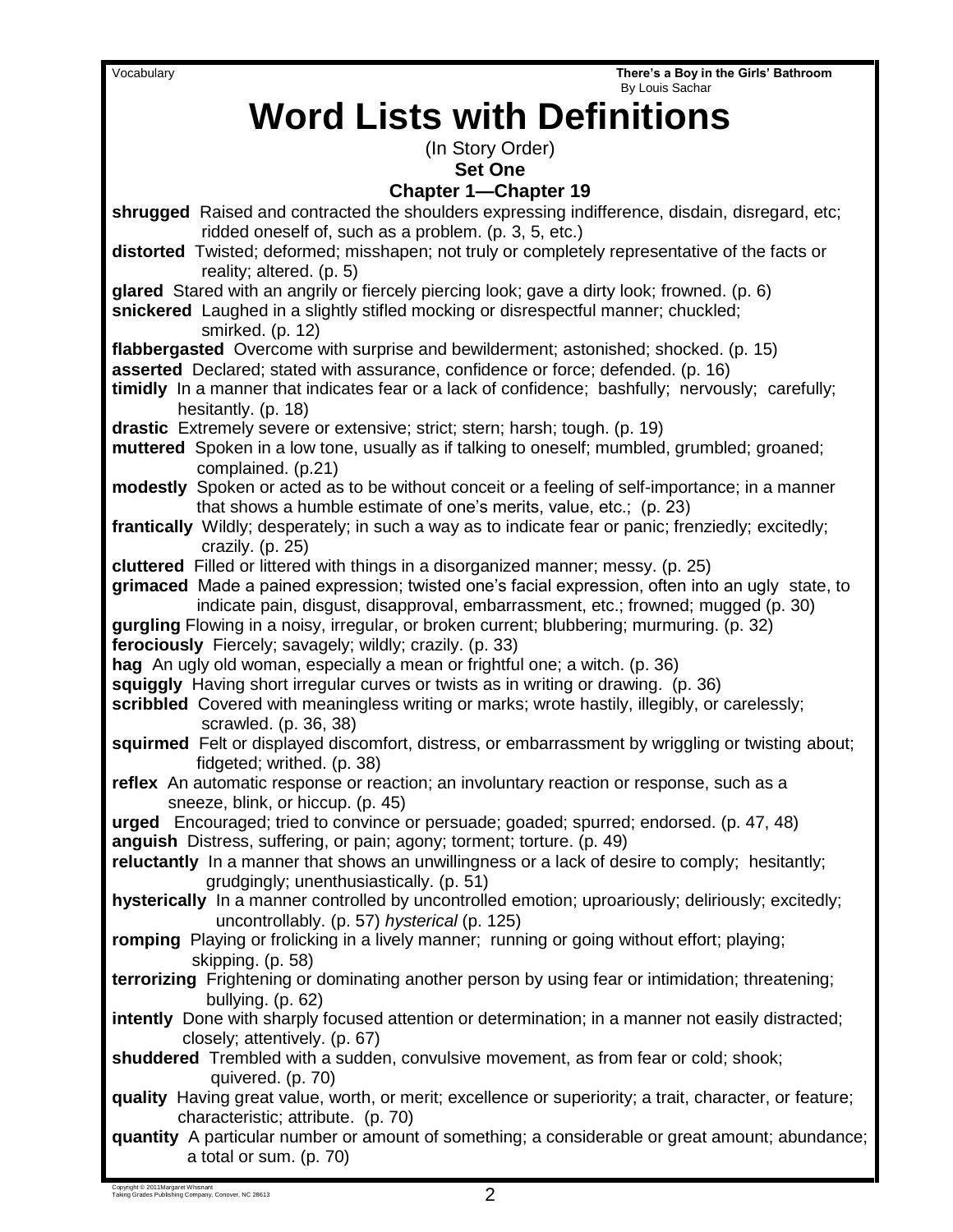Vocabulary **There's a Boy in the Girls' Bathroom** By Louis Sachar **Dictionary Digs** Set One **Chapter 1—Chapter 19** Use your favorite dictionary to find correct answers to the following questions about some important words from Chapters 1 through 19. Write the **letters** of your answer choices in the blanks to the left. \_\_\_\_\_\_\_1. If a person **snickered**, it probably means that he/she was (A) trying to keep from crying, (B) mocking someone or being disrespectful, (C) actually afraid of something. \_\_\_\_\_\_\_2. The word **gurgling** is *most likely* to be used to describe the sound of (A) thunder in the distance, (B) a very loud car horn or a siren, (C) water going down a drain. \_\_\_\_\_\_\_3. An *antonym* of **urged** is (A) encouraged, (B) discouraged, (C) supported. \_\_\_\_\_\_\_4. If a child's drawing is composed of **squiggly** lines, then it has (A) long, wide straight marks from side to side, (B) nothing but circles, (C) short irregular curves and twists. \_\_\_\_\_\_\_5. Which word can be substituted for **hysterically** in the following sentence without changing its meaning? *Matilda laughed hysterically at Landon's attempted somersault.* (A) uproariously, (B) timidly, (C) modestly \_\_\_\_\_\_\_6. Which of the following words is **not** a *synonym* for **terrorizing**? (A) threatening, (B) assisting, (C) bullying. \_\_\_\_\_\_\_7. To say that someone has *distorted the facts*, means that he or she has (A) purposely not told the whole truth, (B) stated the facts accurately, (C) lied without meaning to. \_\_\_\_\_\_\_8. **Quantity** refers to (A) the value of something in dollars and cents, (B) the number or total amount of something, (C) the number of times something can be divided. \_\_\_\_\_\_\_9. A **cluttered** room is also (A) empty, (B) organized, (C) messy. \_\_\_\_\_\_10. Which of the following cartoons *best* illustrates the meaning of **flabbergasted**?  $(A)$   $(B)$   $(C)$ \_\_\_\_\_\_11. If Callie made a **drastic** change in her hair color, then (A) it was hardly noticeable, (B) she chose a color that was extremely different from the original, (C) she made the switch without her parents' permission. \_\_\_\_\_\_12. **Romping** youngsters are (A) playing or running about in a lively manner, (B) trying to escape adults who are watching them, (C) waiting patiently for a promised surprise. 13. A *synonym* for **shuddered** is (A) spluttered, (B) crackled, (C) trembled. \_\_\_\_\_\_14. An *antonym* of **reluctantly** is (A) timidly, (B) casually, (C) boldly. \_\_\_\_\_\_15. A good example of an *involuntary reflex* is a (A) hiccup, (B) laugh, (C) smile.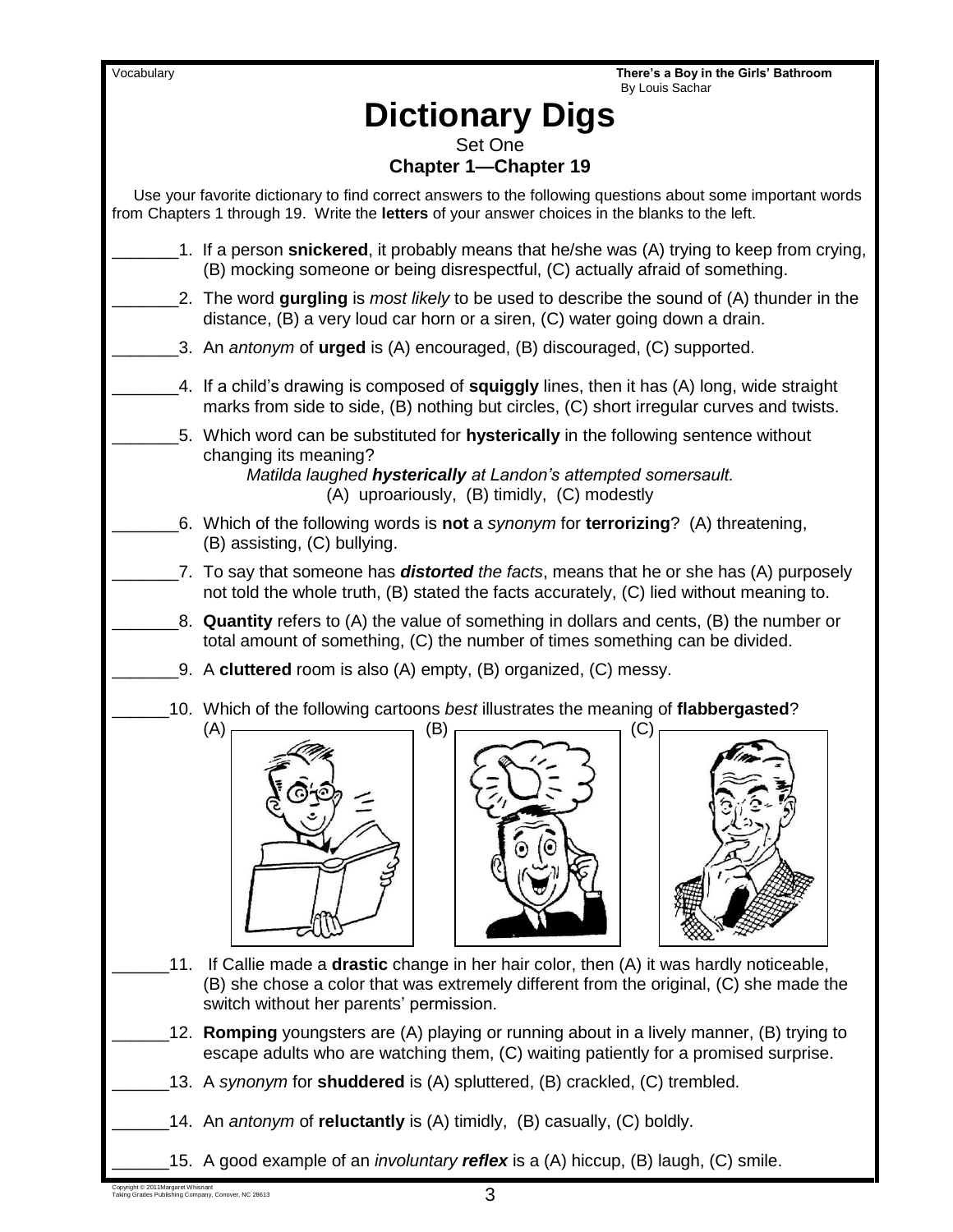| Vocabulary |
|------------|
|------------|

# **Silly Sentences**

 The **bold print** words in each of the following groups moved themselves around so that they are no longer in the sentences where they belong. As a result, all of the sentences are just plain silly! In the blank to the left of each one, write the word that will make it sensible again. Spelling counts!

| barged               | glistened                                                                            | grimaced                                                                         | shrieked    | swerved                                                                                                                         |  |
|----------------------|--------------------------------------------------------------------------------------|----------------------------------------------------------------------------------|-------------|---------------------------------------------------------------------------------------------------------------------------------|--|
|                      | "Surprise!"                                                                          |                                                                                  |             | 1. Mr. Hauser shrieked into the room before we could all yell,                                                                  |  |
|                      |                                                                                      | determine if it was a signal or only a<br>random glint from a reflective object. |             | 2. Something grimaced in the distance, but we couldn't                                                                          |  |
|                      | Gabby swerved.                                                                       | 3. "There's a bug swimming in my soup!"                                          |             | $\sim$ 75                                                                                                                       |  |
|                      |                                                                                      | 4. One of the umpires glistened onto<br>the sidelines to avoid being tackled.    |             |                                                                                                                                 |  |
|                      |                                                                                      | her ice cream cone.                                                              |             | 5. Suzanne <b>barged</b> when she bit down on something crunchy in                                                              |  |
| flabbergasted        | crumpled                                                                             | distorted                                                                        | squiggly    | filmy                                                                                                                           |  |
|                      |                                                                                      | blue flabbergasted lines to be a letter to Santa.                                |             | 6. Raphael declared the piece of paper that he had filled with                                                                  |  |
|                      |                                                                                      |                                                                                  |             | 7. A morning haze <b>crumpled</b> our view of the mountains.                                                                    |  |
|                      |                                                                                      | tournament as expected.                                                          |             | 8. We were <b>distorted</b> when Scott did not win the chess                                                                    |  |
|                      | 9. Devon wore a filmy shirt that he had taken from the drier and<br>refused to iron. |                                                                                  |             |                                                                                                                                 |  |
|                      |                                                                                      | with steam and has to be towel dried.                                            |             | 10. After Dad's hot shower, the bathroom mirror is squiggly                                                                     |  |
| modestly<br>abruptly |                                                                                      | hysterically                                                                     | reluctantly | ferociously                                                                                                                     |  |
|                      | line.                                                                                |                                                                                  |             | 11. The cast was flabbergasted when one actor turned without<br>warning and <b>modestly</b> left the stage without speaking his |  |
| 12.                  |                                                                                      | refused to buy a toy she wanted.                                                 |             | Monica cried <b>abruptly</b> for half an hour after her mother                                                                  |  |
|                      |                                                                                      |                                                                                  |             | 13. Mrs. Foy smiled hysterically and accepted the blue ribbon.                                                                  |  |
| 14.                  | opened the door.                                                                     |                                                                                  |             | Bill looked over his shoulder, sighed, and ferociously                                                                          |  |
| .15.                 | modestly.                                                                            |                                                                                  |             | The puppy held the squeaky toy in its teeth and shook it                                                                        |  |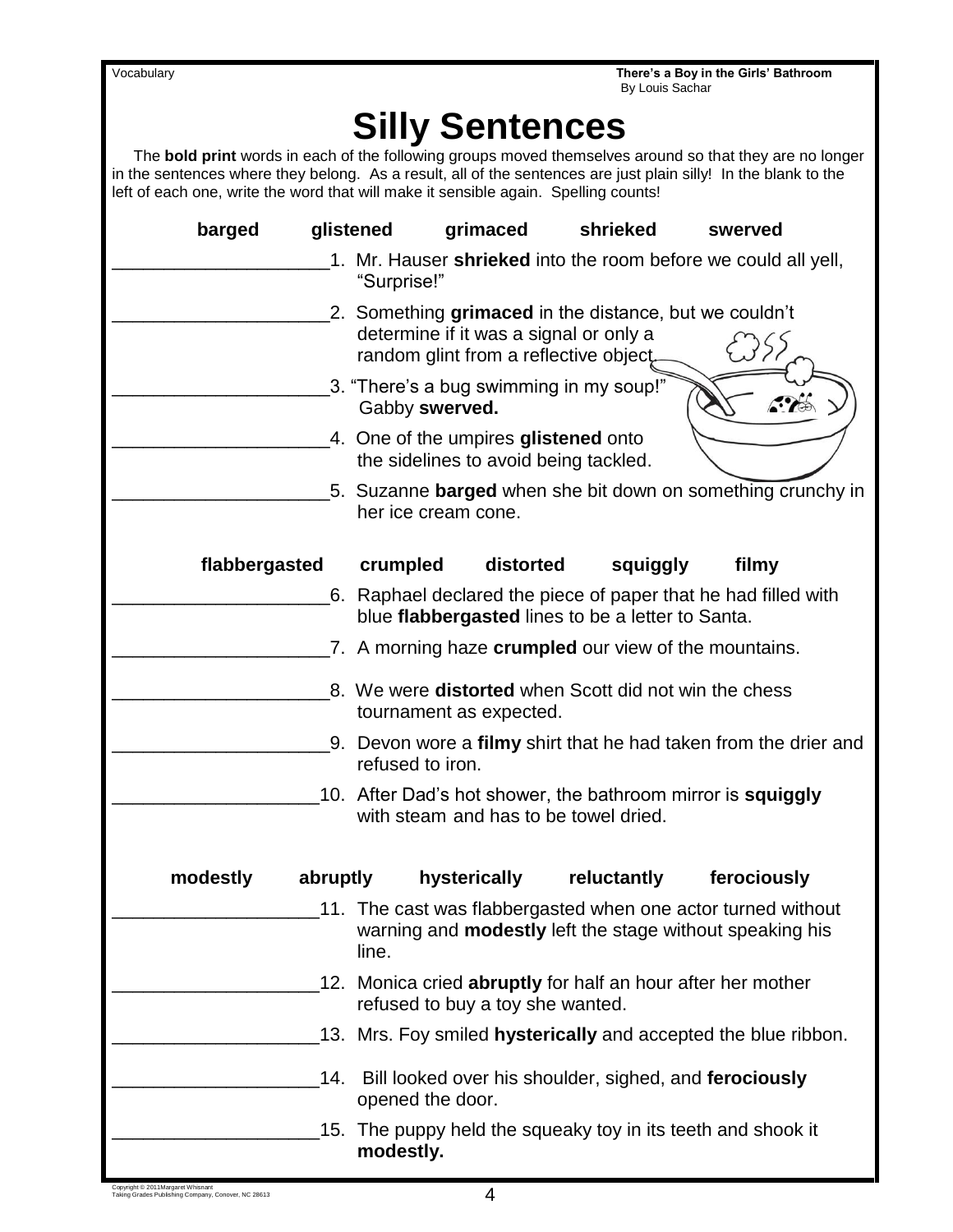Short Answer Questions **By Louis Sachar** By Louis Sachar **By Louis Sachar** By Louis Sachar **By Louis Sachar** 

Assessment **There's a Boy in the Girls' Bathroom**

### **Short Answer Questions**

### **1—2**

- 1. Though his desk was the last seat in the last row in the back of the room, why would Bradley rather have sat in the closet?
- 2. Why did Mrs. Ebbel apologize to Jeff Fishkin, the new student from Washington, D.C.?
- 3. Describe the way Bradley smiled at Jeff.
- 4. What did Bradley do during most of the morning?
- 5. What was Bradley's grade on the language test that Mrs. Ebbel handed back, and what did he do while she went over the correct answers?
- 6. What did Bradley do when Jeff said he didn't mind sitting next to him and offered to tell him about his visit to the White House?
- 7. Why was Bradley a year older than the other kids in his fifth grade class?
- 8. Why did Bradley tell Mrs. Ebbel to call his mother's doctor?
- 9. Explain how Jeff confused Bradley.
- 10. What did Bradley say just before he held out the dollar Jeff had given him earlier?

#### **3**

- 1. How did Bradley's collection of little animals feel about him?
- 2. What did Bradley do with the language test he had cut into little bits at school?
- 3. Why did Bradley tell his sister to call his teacher?
- 4. Why had Claudia bought the bear for Bradley?
- 5. What did Bradley do when he found out Mrs. Ebbel had called his mother and scheduled an appointment with her for eleven o'clock the next day?
- 6. Explain why Bradley's father often came home grumpy and short-tempered.
- 7. According to Bradley, what promise was his mother breaking?
- 8. What did Bradley do that caused his father to turn purple with rage?
- 9. What warning did Bradley's father give?
- 10. Explain how Ronnie the Rabbit and Bartholomew the Bear comforted Bradley.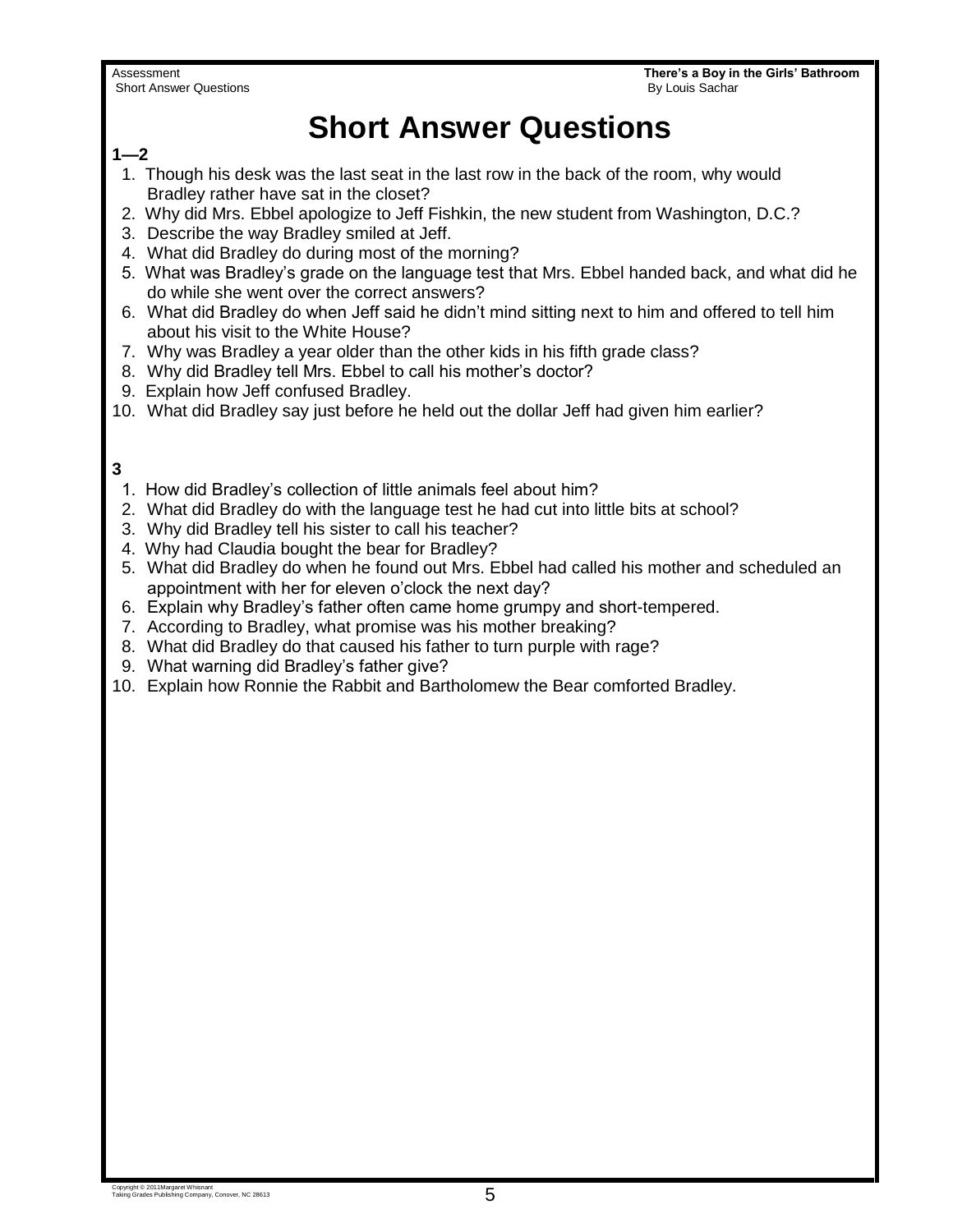Assessment **There's a Boy in the Girls' Bathroom**<br> **Assessment There's a Boy in the Girls' Bathroom**<br> **Objective Tests** by Louis Sachar *Chapter I* and *Chapter 2* **Pages 3-8** Write the **letter** of the correct answer in the blank to the left. \_\_\_\_\_\_\_\_\_\_\_1. Bradley's desk was (A) in the front of the room near the teacher's desk, (B) in the back of the room, last seat, last row, (C) in a corner separate from the rest of the class. 2. The new student, Jeff Fishkin, was from (A) Los Angeles, California, (B) New York City, (C) Washington, D.C. \_\_\_\_\_\_\_\_\_\_\_3. Mrs. Ebbel apologized to Jeff for (A) making him sit next to Bradley, (B) not having an extra desk for him, (C) not having time to introduce him to the class properly. \_\_\_\_\_\_\_\_\_\_\_4. Bradley's desk was (A) empty, (B) full of taped-together paper, pencil points, erasers and other stuff, (C) exceptionally neat because he never took anything from it. 5. During Mrs. Ebbel's lesson Bradley (A) listened, but didn't do any of the work, (B) made noises and punched Jeff in the back with his pencil, (C) scribbled and laughed each time he broke his pencil point. 6. When Jeff offered to tell Bradley about his trip to the White House, Bradley said, (A) "Give me a dollar or I'll spit on you." (B) "Go ahead, but I won't listen." (C) "What do I care about the White House?" \_\_\_\_\_\_\_\_\_\_\_7. Which of the following was **not** true of Bradley? He (A) was in fifth grade, (B) had taken fourth grade twice, (C) was not very tough-looking. 8. Bradley told Mrs. Ebbel that his mother could not come to Parents' Conference Day because she (A) was sick, (B) didn't like conferences or counselors, (C) had to work at the bowling alley. \_\_\_\_\_\_\_\_\_\_\_9. Jeff confused Bradley because (A) he didn't care if Bradley hated him, (B) he had said he didn't mind sitting next to Bradley, (C) he hated Bradley before Bradley had a chance to hate him first. 10. Bradley offered to pay Jeff a dollar (A) to make up for spitting on him, (B) for his test paper with the gold star on it, (C) if Jeff would be his friend.  $\overline{\phantom{a}}$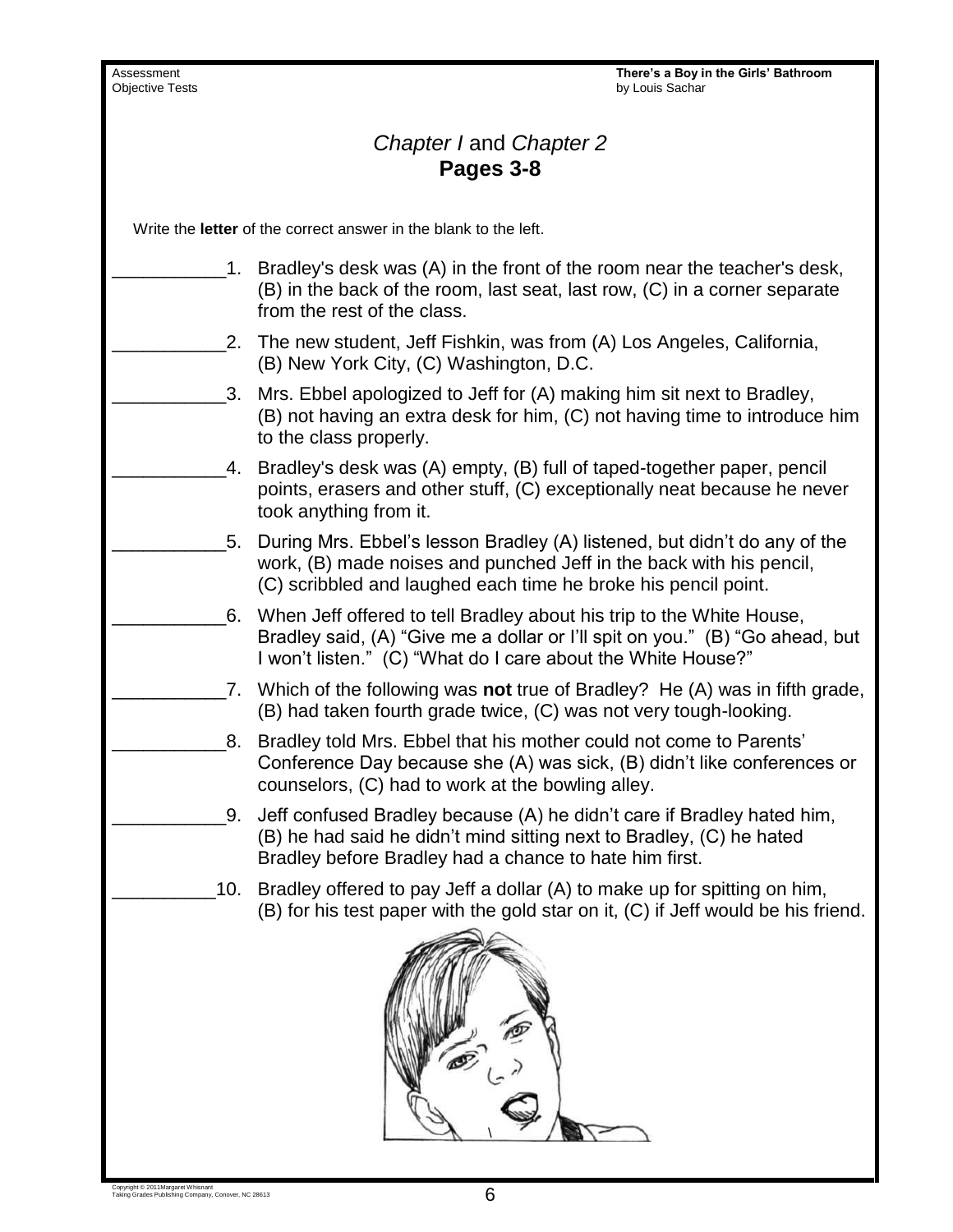Assessment **There's a Boy in the Girls' Bathroom**<br> **Assessment There's a Boy in the Girls' Bathroom**<br> **Objective Tests** by Louis Sachar

### *Chapter 3* **Pages 9-17**

Write either **True** or **False** in the blank before each question.

- 1. The friends in Bradley's room were his collection of little toy animals.
	- 2. Bradley used the language test that he cut to pieces as pretend food for his toy animals.
	- \_\_\_\_\_\_\_\_\_\_\_3. Claudia, Bradley's sister, liked to join him in the imaginary games he played with his animal collection.
	- \_\_\_\_\_\_\_\_\_\_\_4. Mrs. Ebbel called Bradley's mother and scheduled an appointment for the next day during Parents' Conference Day.
	- \_\_\_\_\_\_\_\_\_\_\_5. Bradley's father was a policeman.
	- \_\_\_\_\_\_\_\_\_\_\_6. Bradley's father often came home grumpy and short tempered because his injured leg caused him to be in constant pain.
	- 7. Bradley claimed his mother had promised to take him to the zoo on the same day she had scheduled a conference with his teacher.
	- \_\_\_\_\_\_\_\_\_\_\_8. When Bradley accused his mother of lying, his father got mad.
	- \_\_\_\_\_\_\_\_\_\_\_9. Bradley's father said he would be a criminal when he grew up and spend his life in jail if he kept it up.
	- 10. Back in his room, Bradley's animal friends would not talk to him because of his lies.

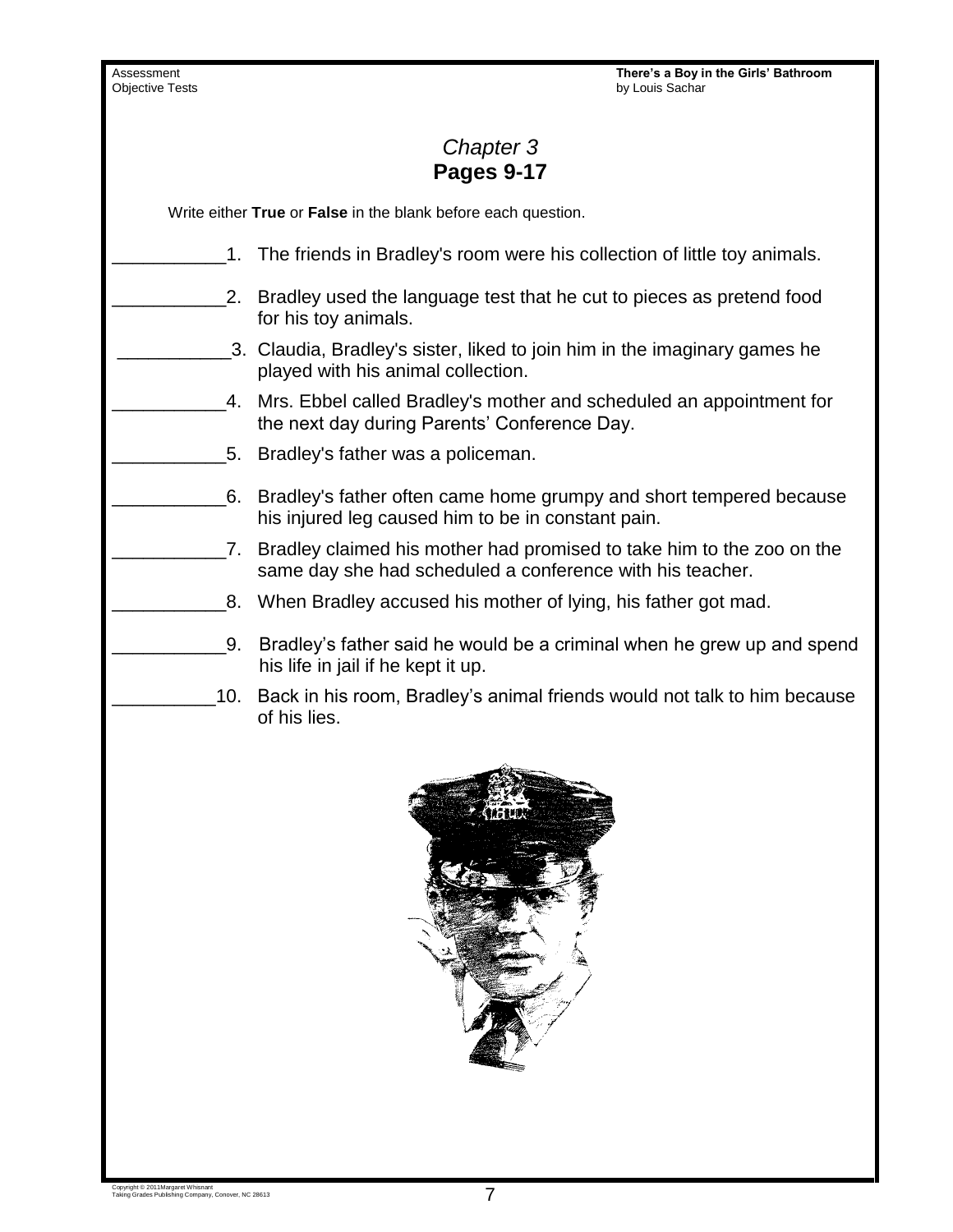Assessment **There's a Boy in the Girls' Bathroom**<br>
Objective Tests **There's a Boy in the Girls' Bathroom**<br>
by Louis Sachar by Louis Sachar *Chapter 4, Chapter 5,* and *Chapter 6* **Pages 18-26** Write either **Yes** or **No** in the blank before each question. 1. Did Bradley's mother always believe the things he told her? 2. Was Bradley's mother shocked at the things Mrs. Ebbel said about him? 3. Was the counselor's office really messy? \_\_\_\_\_\_4. Did Miss Davis dread meeting Bradley because of the things other teachers had said about him? \_\_\_\_\_\_5. Did Bradley's mother tell his father the truth about her meeting with Mrs. Ebbel? \_\_\_\_\_\_6. Did Bradley's father want to send him to military school? \_\_\_\_\_\_7. When Jeff greeted him and then offered to help him with his homework, did Bradley smile at his one and only friend and accept the offer? \_8. Was Jeff trying to follow a teacher's directions to the counselor's office when he accidentally walked into the girls' bathroom? \_\_\_\_\_\_9. Was the girls' bathroom empty when Jeff stepped inside? \_\_\_\_\_10. Did Jeff mistake Miss Davis's office for a storage room?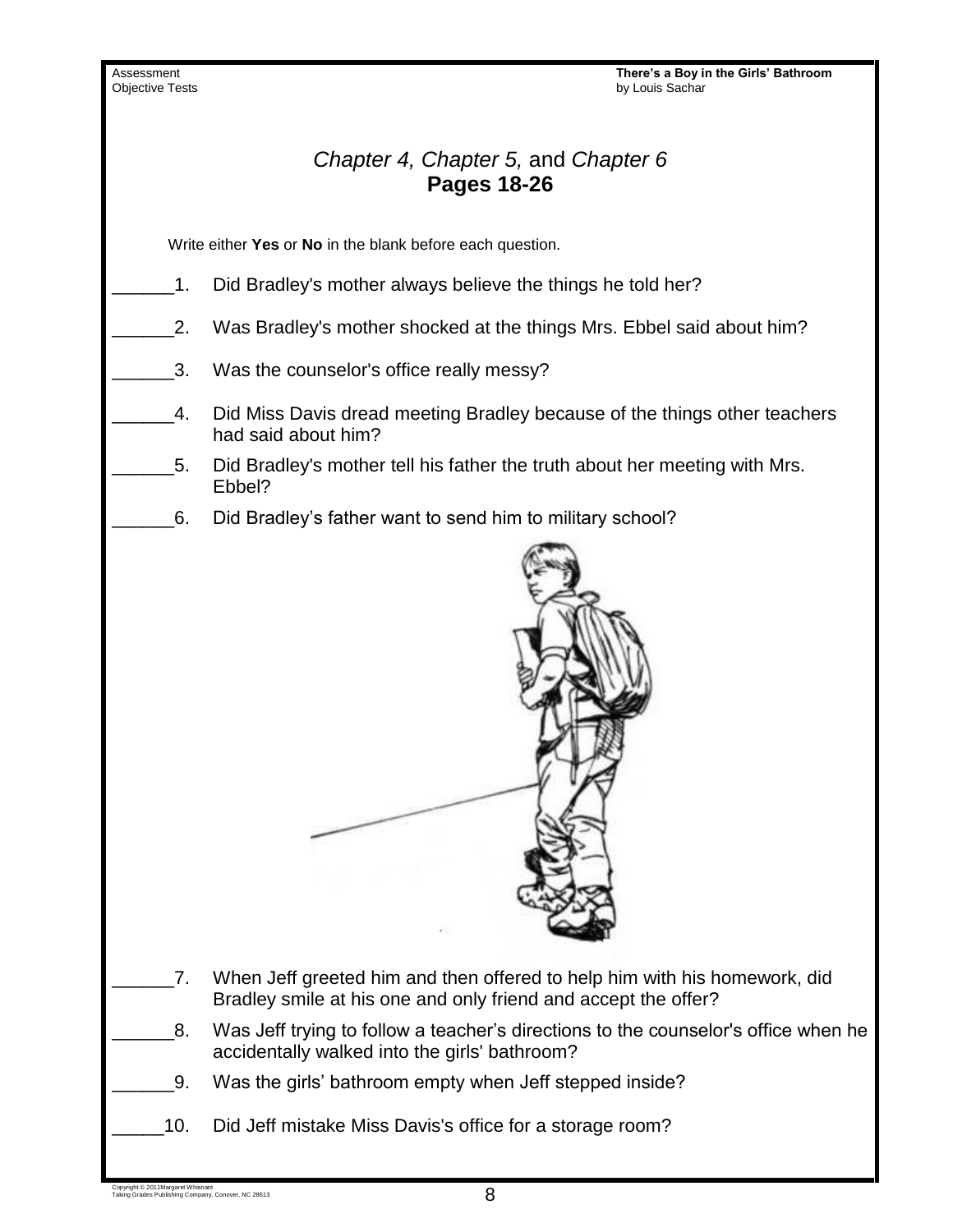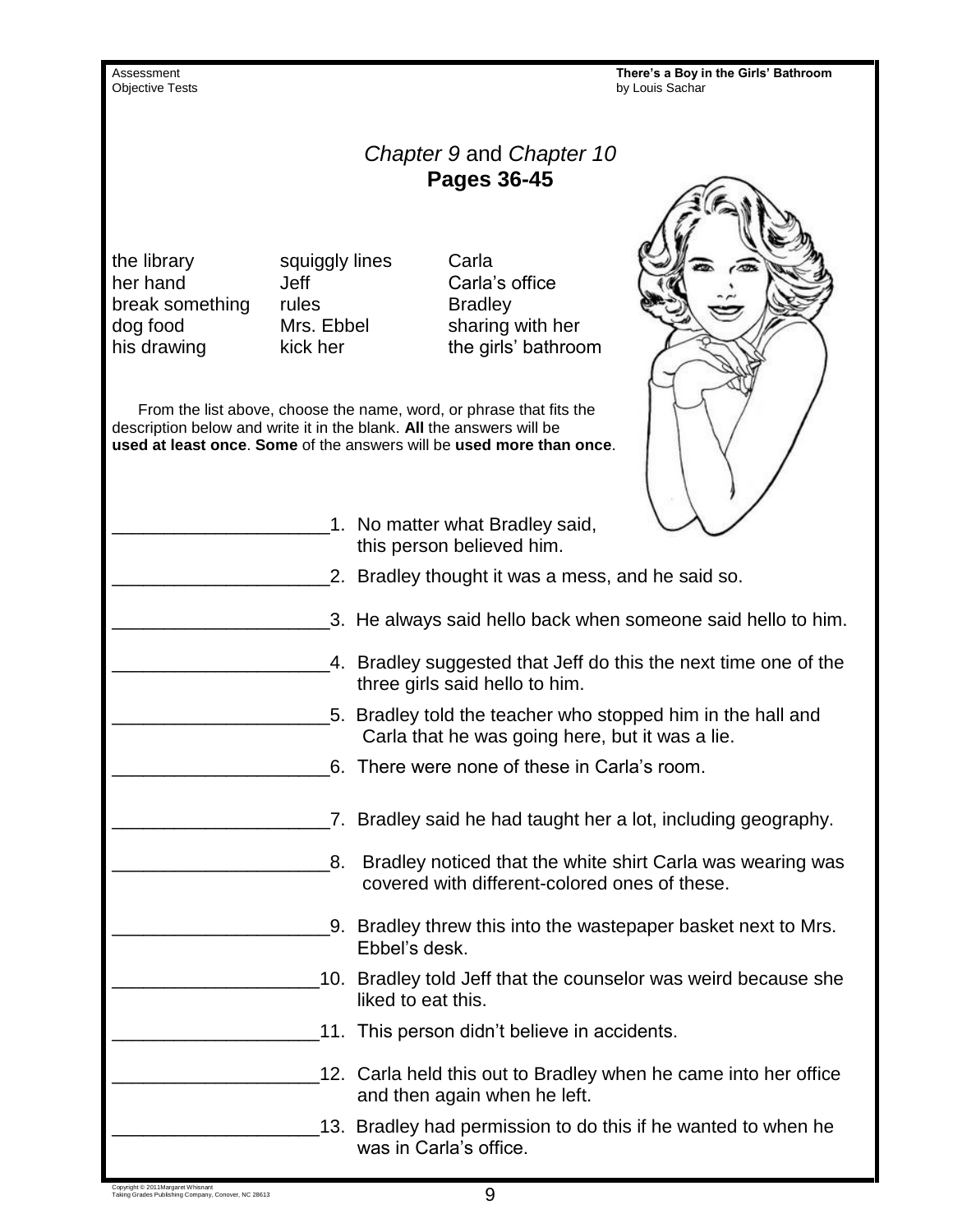Think, Write, Create **There's a Boy in the Girls' Bathroom**

### **Think, Write, Create Chapter-by-Chapter**

#### **1—2**

 Bradley thought that Mrs. Ebbel and the rest of his class would be much happier if he sat in the closet.

- From what you have learned about Bradley in the first two chapters, do you think his teacher and classmates actually would prefer that his desk be in the closet? Explain your answer.
- From Bradley's point of view, how would it have been an advantage for him if his desk could have been moved into the closet?
- Do you think isolating Bradley from the class would have been good for him? Why or why not?

 The author wrote that Bradley's desk *was full of little wads of torn paper, pencil points, chewed erasers, and other unrecognizable stuff, all taped together.*

- Draw a picture of Bradley's desk as you imagine it might look.
- What would happen at your school if a student sat in a desk such as Bradley's?
- If the desk next to yours looked that the author's description of Bradley's desk, what would you do? Do you think students should remind and help each other keep their desks in good order? Why or why not?

 What clues can you find in these two chapters to indicate that Jeff Fishkin is somewhat shy? Could this explain why he was willing to tell Bradley about his visit to the White House but not the whole class?

During recess, Jeff ran after Bradley and asked him to wait up.

- Why do you suppose Jeff not only didn't mind sitting next to Bradley but also talked to him at recess?. *Hint*: What information and experience did the rest of Bradley's classmates have that Jeff did not?
- What, if anything, did Jeff and Bradley have in common? *Hint:* How was Jeff an "outcast" as the new boy in the class?

 Bradley was a year older than the other kids in his fifth grade class because he had repeated fourth grade.

- From what you know about him so far, do you think Bradley is stupid? Why or why not?
- How do you know that Bradley is used to getting away with goofing off and lying? Who, in your opinion, should put a stop to these behaviors?
- Do you think Bradley's classmates are afraid of him, do they simply not like him, or is the situation a combination of both? Explain your answer.

At recess, Bradley demanded a dollar from Jeff in exchange for not spitting on him.

- Was Bradley's behavior that of a bully? Explain.
- If you had been Jeff, would you have told Mrs. Ebbel what Bradley had done? Why or why not?
- Why was Bradley confused by Jeff's behavior?

 If you were Jeff, what would you do your second day at school? Would you stay away from Bradley Chalkers or try to be friendly toward him? Explain your thinking.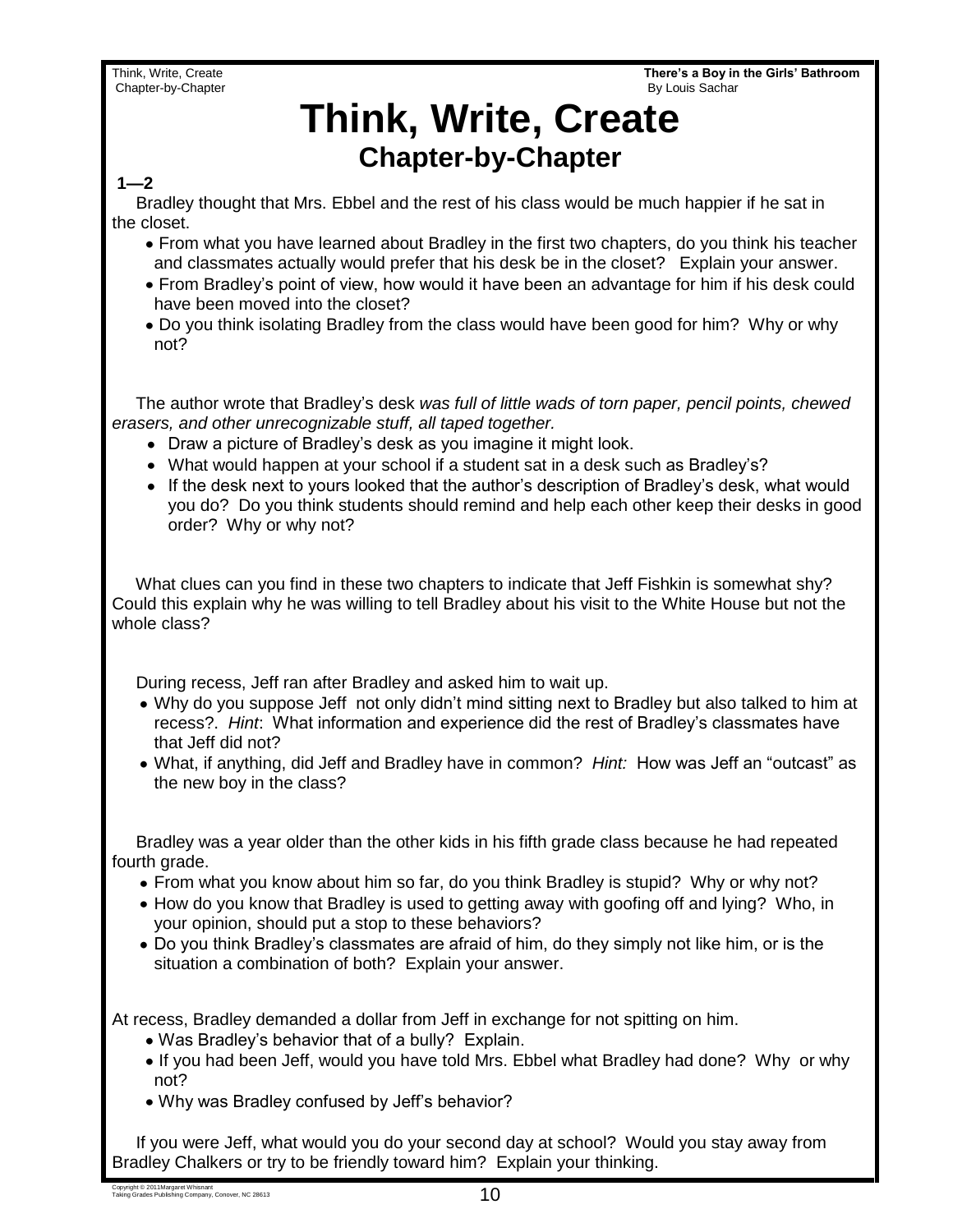Think, Write, Create **There's a Boy in the Girls' Bathroom** By Louis Sachar

### **Think, Write, Create Whole Book Activities**

 Bradley complained when his mother served fish and Brussels sprouts. On the morning he decided to be good, Bradley first complained about his mother's lumpy oatmeal, but then said it was good. When Carla asked if he wanted to trade lunches, Bradley traded a roast beef sandwich for a carton of yogurt and a plate of sliced tomatoes and cucumbers. He ate without a single complaint.

- Which of the four meals mentioned above is the most appealing to you? Why?
- Why do you suppose Bradley accepted Carla's food without comment?
- If Mrs. Chalkers invited you to have lunch with Bradley, what do you imagine she would prepare?
- If Carla invited you and Bradley to lunch, what do you suppose would be on the menu?
- Which meal do you think you would enjoy more—Mrs. Chalkers' or Carla's? Add details to explain your answer.

Bradley always noticed what Carla was wearing.

- Do you think Carla wore clothes that she liked, or did she dress in a way that she thought would appeal to the students who came into her office? Add details to explain your answer.
- Do you think it would be a good idea if **teachers** were required to wear school uniforms? Why or why not?

 Bradley thought Carla's book was a lucky charm and the reason for all the good things that were happening to him. Explain how his thinking was both correct and incorrect.  **(Related Activity: See Graphic Organizer #6: Book Magic)**

Identify four ways that Carla and Bradley were alike. List four ways that they were different.

 Suppose Mrs. Chalkers insisted that Bradley write a letter to Colleen thanking her for inviting him to her party. What did he say?

 Just as Bradley was no ordinary student, Carla was no ordinary counselor. What we know about her we learned from her relationship with Bradley. Use the following questions and your imagination to create further facts about Carla.

- Where was Carla before she came to Bradley's school? What was she doing?
- What was Carla like when she was Bradley's age? Did she have trouble in school, or was she the perfect student?
- Why doesn't Carla believe in accidents? Who or what gave her that idea?
- Did Carla create the problems that developed with the Concerned Parents Organization and the school board? Explain your answer.
- Do you think Carla will be a good kindergarten teacher? Why or why not?